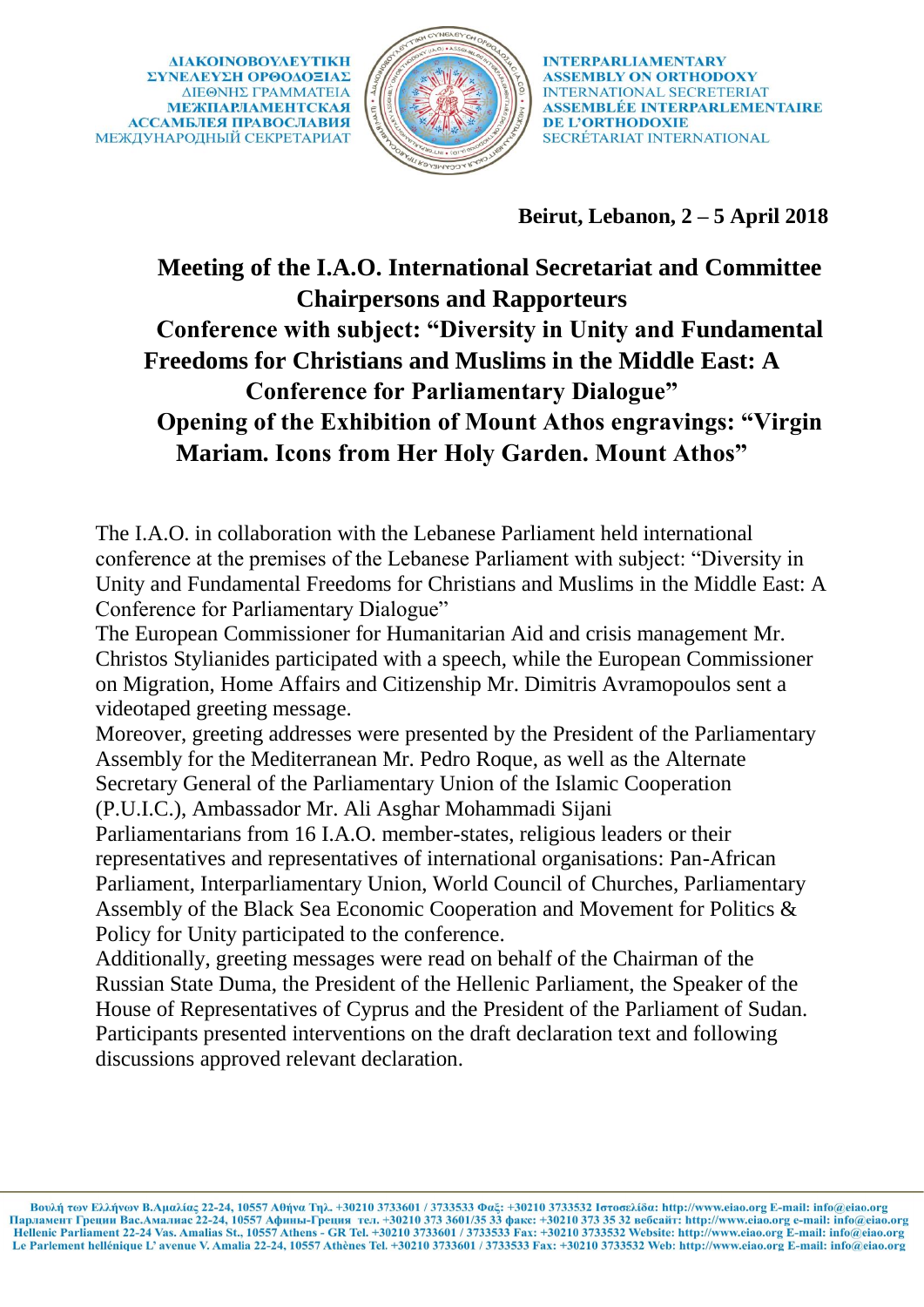ΔΙΑΚΟΙΝΟΒΟΥΛΕΥΤΙΚΗ ΣΥΝΕΛΕΥΣΗ ΟΡΘΟΛΟΞΙΑΣ ΔΙΕΘΝΗΣ ΓΡΑΜΜΑΤΕΙΑ **МЕЖПАРЛАМЕНТСКАЯ АССАМБЛЕЯ ПРАВОСЛАВИЯ** МЕЖДУНАРОДНЫЙ СЕКРЕТАРИАТ



**INTERPARLIAMENTARY ASSEMBLY ON ORTHODOXY INTERNATIONAL SECRETERIAT** ASSEMBLÉE INTERPARLEMENTAIRE **DE L'ORTHODOXIE** SECRÉTARIAT INTERNATIONAL

The official opening of the Exhibition of Mount Athos engravings: "Virgin Mariam. Icons from Her Holy Garden. Mount Athos" was held at the Beit Beirut by the Governor of Beirut Mr. Ziad Chebib. The opening ceremony was complemented by music bands singing Muslim and Christian hymns in favor of Virgin Mary. During the meeting of the I.A.O. International Secretariat and Committee Chairpersons and Rapporteurs various proposals for the 25th I.A.O. anniversary events were discussed and the main subject of the 25th anniversary I.A.O. General Assembly in Athens, 25 – 30 June was decided to be: "Parliamentary democracy and Christian values: 25 years of the Interparliamentary Assembly on Orthodoxy  $(I.A.O.)$ ".

Βουλή των Ελλήνων Β.Αμαλίας 22-24, 10557 Αθήνα Τηλ. +30210 3733601 / 3733533 Φαξ: +30210 3733532 Ιστοσελίδα: http://www.eiao.org E-mail: info@eiao.org Парламент Греции Вас.Амалиас 22-24, 10557 Афины-Греция тел. +30210 373 3601/35 33 факс: +30210 373 35 32 вебсайт: http://www.eiao.org e-mail: info@eiao.org Hellenic Parliament 22-24 Vas. Amalias St., 10557 Athens - GR Tel. +30210 3733601 / 3733533 Fax: +30210 3733532 Website: http://www.eiao.org E-mail: info@eiao.org Le Parlement hellénique L' avenue V. Amalia 22-24, 10557 Athènes Tel. +30210 3733601 / 3733533 Fax: +30210 3733532 Web: http://www.eiao.org E-mail: info@eiao.org